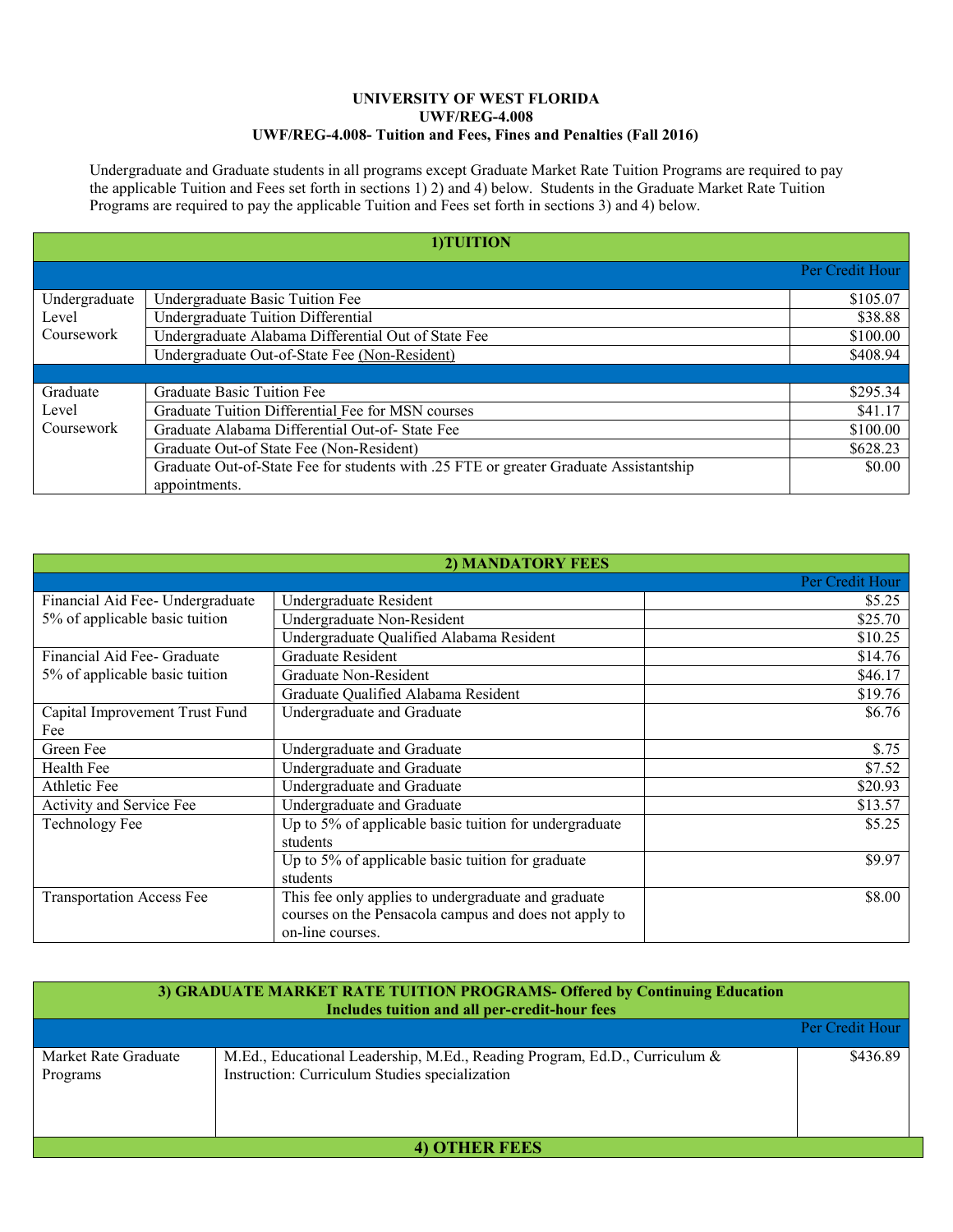| Admissions Deposit Fee                                 |                                                                                   | \$200.00           |
|--------------------------------------------------------|-----------------------------------------------------------------------------------|--------------------|
| Application Fee                                        | (non-refundable)                                                                  | \$30.00            |
| <b>Collection of Overdue Accounts Fees</b>             | <b>Collection Charge</b>                                                          | 10.00%             |
|                                                        |                                                                                   |                    |
|                                                        | <b>Collection Agency</b>                                                          | 25%                |
| Diploma Replacement Fee                                |                                                                                   | \$10.00            |
| Distance Learning User Fee                             |                                                                                   |                    |
| (on-line course fee)                                   |                                                                                   | \$15.00 per credit |
|                                                        |                                                                                   | hour               |
| Equipment and Facilities Fees and Fines                |                                                                                   | Varies             |
| Excess Hour Fee-Applicable to students                 | 50% of the undergraduate basic tuition fee for each credit hour in excess of 120% | \$52.53            |
| who entered a postsecondary                            | of the number of credit hours required to complete the baccalaureate degree       | per credit hour    |
| undergraduate program at any institution               |                                                                                   |                    |
| of higher education for the first time                 |                                                                                   |                    |
| during the period from fall 2009 through               |                                                                                   |                    |
| summer 2011                                            |                                                                                   |                    |
| Excess Hour Fee-Applicable to students                 | 100% of the undergraduate basic tuition fee for each credit hour in excess of     | \$105.07           |
| who entered a postsecondary                            | 115% of the number of credit hours required to complete the baccalaureate         | per credit hour    |
|                                                        | degree                                                                            |                    |
| undergraduate program at any institution               |                                                                                   |                    |
| of higher education for the first time in<br>fall 2011 |                                                                                   |                    |
|                                                        | 100% of the undergraduate basic tuition fee for each credit hour in excess of     | \$105.07           |
| Excess Hour Fee-Applicable to students                 | 110% of the number of credit hours required to complete the baccalaureate         |                    |
| who entered a postsecondary                            | degree                                                                            | per credit hour    |
| undergraduate program at any institution               |                                                                                   |                    |
| of higher education for the first time in              |                                                                                   |                    |
| fall 2012                                              |                                                                                   |                    |
| Fingerprinting                                         |                                                                                   | Cost               |
| Identification Card (Nautilus Card)                    | Annual fee                                                                        | \$10.00            |
|                                                        | Replacement Card                                                                  | \$15.00            |
| Intern Photo (including sales tax)                     |                                                                                   | \$5.00             |
| <b>International Student SEVIS Fee</b>                 | Per semester fee                                                                  | \$50.00            |
| Late Payment Fee                                       |                                                                                   | \$100.00           |
| Late Registration or Reinstatement Fee                 |                                                                                   | \$100.00           |
| Library Fines and Penalties                            |                                                                                   | Varies             |
| Materials and Supplies Fees                            |                                                                                   | Varies             |
| Non-Academic Services Provided                         | Examples: health services not covered by the Health Fee, fees for duplicating,    | Cost               |
| Directly to Students                                   | lost keys, copyright material, breakage, standardized tests, etc.                 |                    |
| Off-Campus Fees                                        |                                                                                   | Cost               |
| <b>Orientation Fee</b>                                 |                                                                                   | \$50.00            |
| Payment of Tuition in Installments-                    |                                                                                   | \$15.00 per        |
| Service Fee                                            |                                                                                   | installment        |
|                                                        |                                                                                   | agreement          |
| Registration for Zero-Hours Course                     | Undergraduate or graduate                                                         | Same as fee for 1  |
|                                                        |                                                                                   | credit hour        |
| Returned Check Fee - for unpaid checks,                | \$0.00-\$50.00                                                                    | \$25.00            |
| checks with insufficient funds                         | \$50.01-\$300.00                                                                  | \$30.00            |
|                                                        |                                                                                   |                    |
|                                                        | \$300.01 and up                                                                   | Greater of 5% or   |
|                                                        |                                                                                   | \$40.00            |
| Testing                                                |                                                                                   | Cost               |
| Third Time Repeat Fee                                  | Established by BOG                                                                | \$177.57           |
| (in addition to basic tuition)                         |                                                                                   |                    |
| <b>Transcript Fee</b>                                  |                                                                                   | \$10.00            |
| Transient Student Fee-for accepting                    | Administered through Florida Virtual Campus                                       | \$5.00             |
| student and processing admissions                      |                                                                                   |                    |
| application                                            |                                                                                   |                    |
|                                                        |                                                                                   |                    |